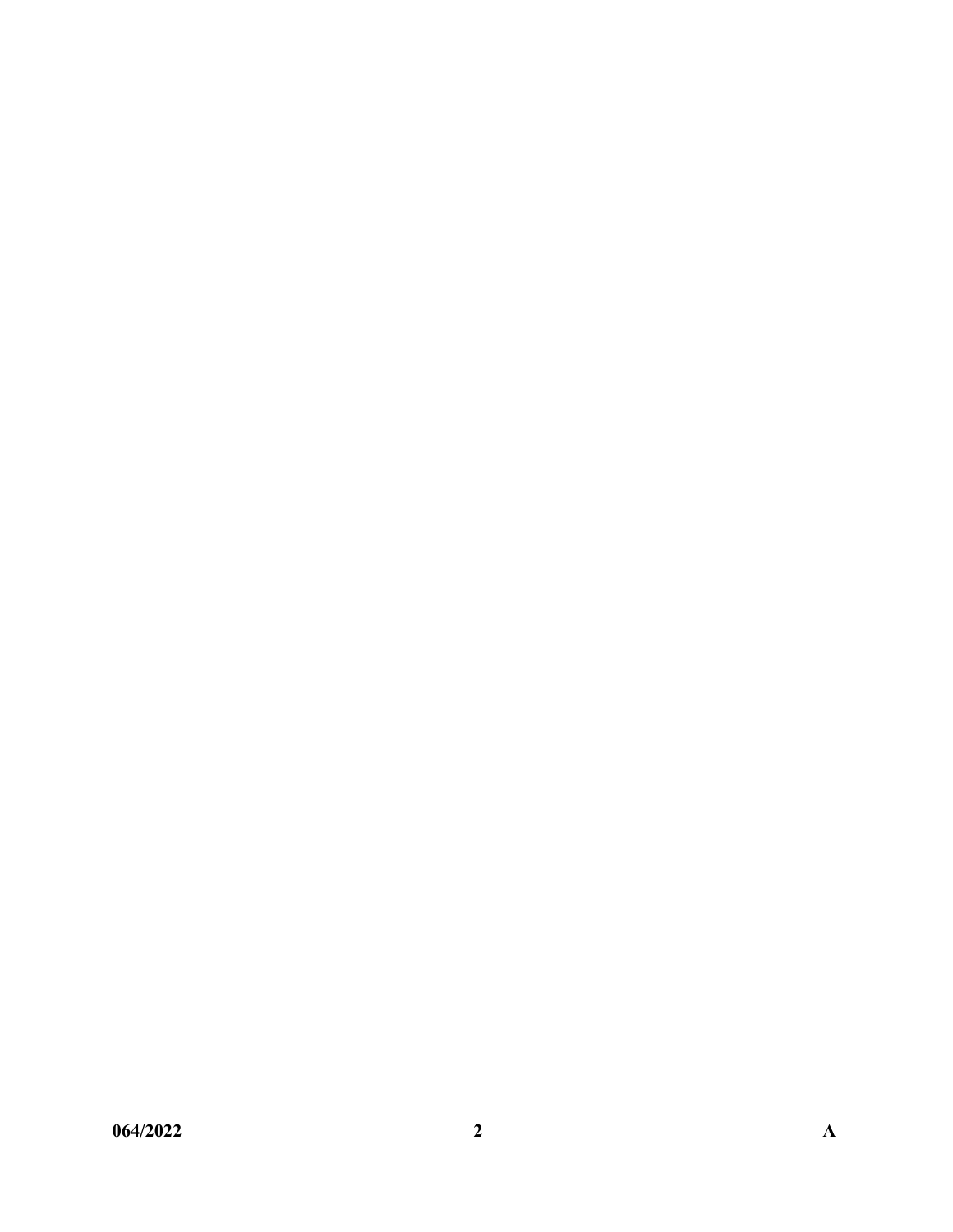# 064/2022

### Total Marks : 100 Marks

#### Time : 1 hour and 30 minutes

- 1. What was the contention of Hart regarding the interrelation between law and morality in the course of Hart-Fuller debate ?
	- (A) There is no necessary connection between law and morality.
	- (B) Moral validity is a condition precedent for legal validity.
	- (C) Morals can be accepted into law only after a validation process.
	- (D) Legal systems contain an 'internal morality' that imposes an obligation of obedience.
- 2. What is the jural correlative of 'power' according to Hohfeldian analysis of 'Rights in a Wider Sense' ?
	- (A) Duty (B) Immunity
	- (C) Liability (D) Disability
- 3. What, according to Salmond, is the definition of the legal concept of 'property' ?
	- (A) Proprietary 'rights in rem'
	- (B) Proprietary 'rights in personam'
	- (C) Personal rights over tangible objects
	- (D) Personal 'rights in rem'
- 4. Doctrine of 'prospective overruling' was for the first time applied in India in the case of:
	- (A) Kesavananda Bharati v. State of Kerala [AIR 1973 SC 1461]
	- $(B)$  I.C. Golaknath v. State of Punjab [AIR 1967 SC 1643]
	- $\overrightarrow{C}$  A.K. Gopalan v. State of Madras [AIR 1950 SC 27]
	- (D) None of the above
- 5. Who among the following jurists was against codification of laws ?
	- (A) Jeremy Bentham (B) John Austin
- - (C) Cesare Beccaria (D) Friedrich Carl von Savigny
- 6. Which one of the following philosophies regards 'pleasure' as the ultimate goal of life ?
	- (A) Positivism (B) Hedonism
	- (C) Stoicism (D) Naturalism
- 

- 7. What is an 'imperfect right' ?
	- (A) A right which corresponds to a negative duty
- (B) A person's right over another's property
- (C) A right which is not enforceable by law
	- (D) A right which is not recognized by law
- 8. Which of the following maxims means that the meaning of a word can be known by its associate words ?
	- (A) Ex visceribus actus (B) Noscitur a sociis
	- (C) Reddendo singula singulis (D) Contra proferentem
- 9. Which rule of interpretation refers to the idea that words are used in a lawful and rightful sense ?
	- (A) In bonam partem (B) Ejusdem generis
		-
	- (C) In pari materia (D) Casus omissus

- A  $3$  064/2022  $[P.T.O.]$
-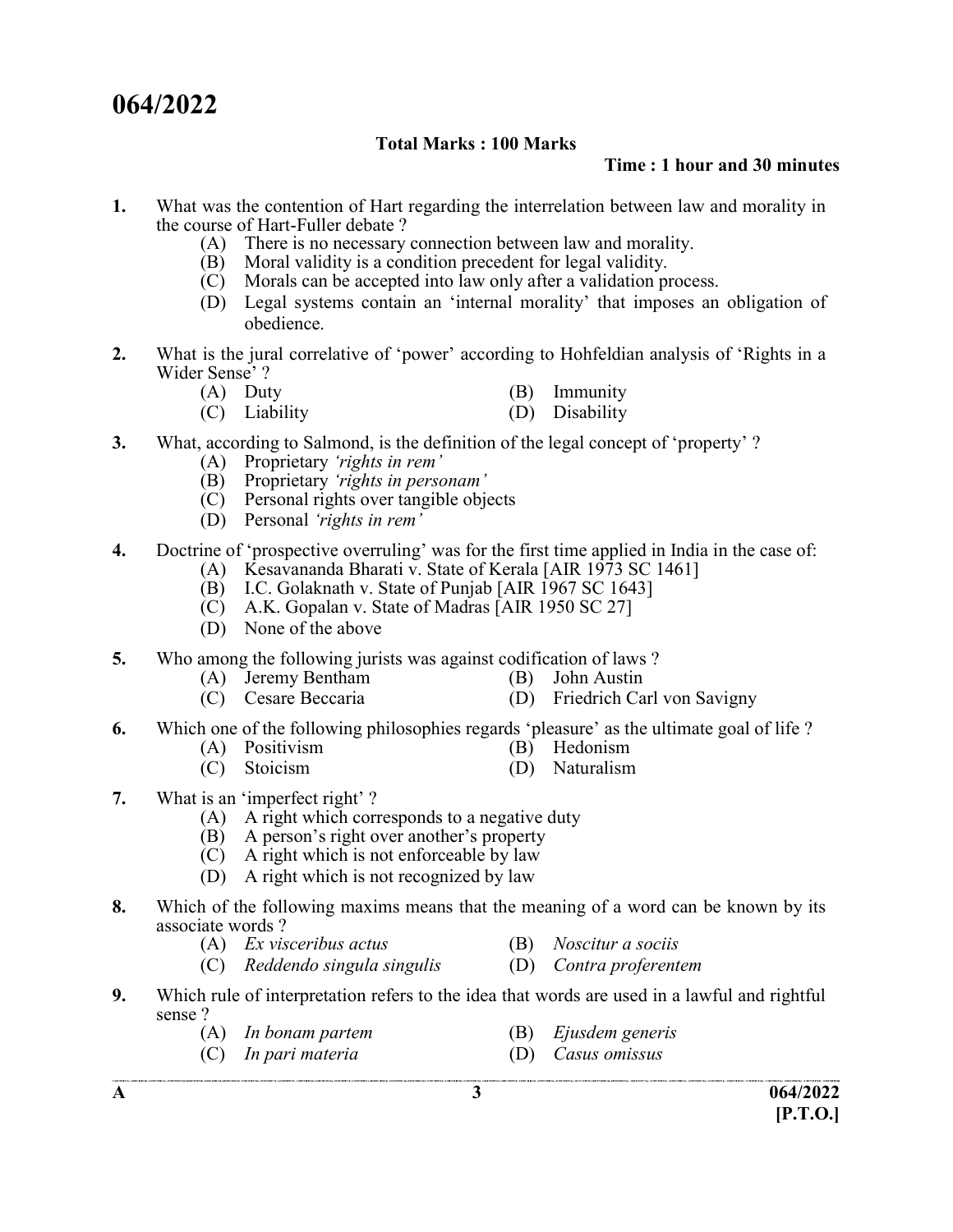- 10. Where there are provisions in a special Act and in a general Act on the same subject which are inconsistent, the specific principle of interpretation applicable is:
	- (A) Ut res magis valeat quam pereat
	- (B) Expressio unius exclusio alterius
	- (C) Ex visceribus actus
	- (D) Generalia specialibus non derogant
- 11. The Preamble of the Constitution of India got inspiration from which constitution ?
	- (A) Ireland (B) Australia
	- (C) USA (D) Germany
- 12. Reservation of seats for SCs & STs in the Lok Sabha and State Legislative Assemblies was extended from 70 years to 80 years by amendment.

| $(A)$ 102 | $(B)$ 103 |  |
|-----------|-----------|--|
| $(C)$ 104 | $(D)$ 100 |  |

- 13. The chairperson of GST Council is
	- (A) Prime Minister (B) Union Finance Minister
	- (C) Union Revenue Minister (D) President
- -
- 14. Which of the following statement is correct ?
	- 1. Delegated legislation cannot modify the parent Act.
	- 2. Judiciary can strike down delegated legislation if it is contrary to parent Act.
	- 3. Delegated legislation can provide details contrary to parent Act.
		- (A)  $1 \& 2$  (B)  $1, 2 \& 3$ (C)  $2 \& 3$  (D)  $1 \& 3$

15. Law under Article 13(3)(a) of the Constitution of India include  $\qquad \qquad$ .

- (A) Ordinance (B) Bye law
- (C) Regulations (D) All the above

16. Article 380 of the Constitution deals with setting up of  $\qquad \qquad$ .

- (A) Finance Commission (B) PSC
- (C) National Women's Commission (D) Election Commission

17. Identify the exceptions to the principle of natural justice.

- (A) Necessity (B) Public Interest
- (C) Impracticability (D) All the above
- 18. Chairman of UPSC is appointed by \_\_\_\_\_. (A) President (B) Prime Minister (C) Chief Justice (D) Vice President
- 19. Identify the correct answer. Natural Justice includes \_\_\_\_\_\_ .
	- 1. Nemo judex in causa sua
	- 2. Audi alteram partem
	- 3. Doctrine of legitimate expectation
		- (A)  $1, 2 \& 3$  (B) Only  $1 \& 2$ 
			- (C) Only  $1 \& 3$  (D) Only  $2 \& 3$
- 
-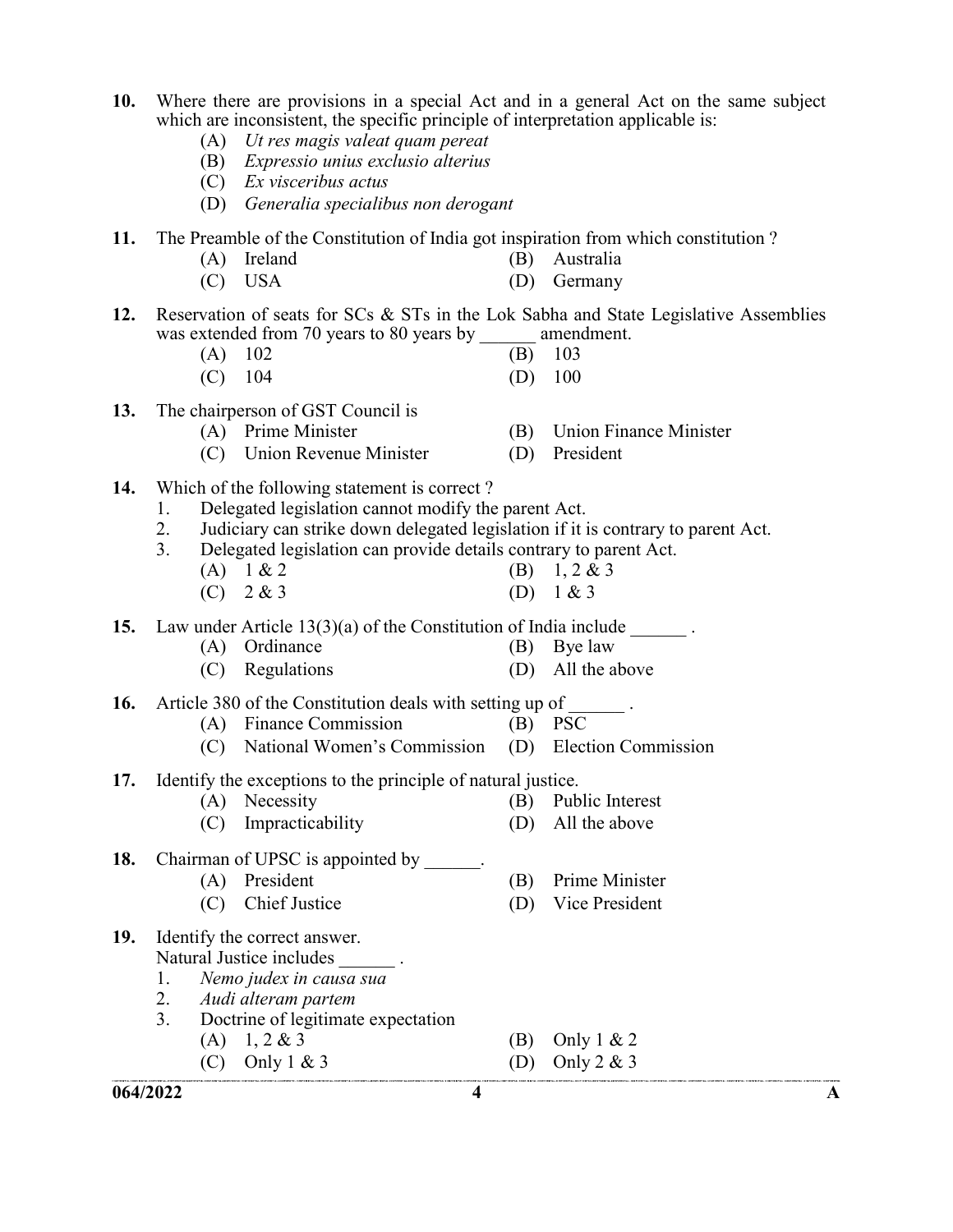- 20. According to A.V. Dicey, rule of law includes
	- 1. Equality before law
	- 2. Supremacy of law<br>3. Equal iustice
	- Equal justice
	- 4. Pre-dominance of legal spirit
		- (A)  $1, 2 \& 3$  (B)  $2, 3 \& 4$ (C)  $1, 2 \& 4$  (D)  $1, 3 \& 4$
- 21. The defence of infancy under Section 82 of IPC lays down:
	- (A) a rebuttable presumption of law
	- (B) a conclusive or irrebuttable presumption of law
	- (C) a presumption of fact
	- (D) none of the above.
- 22. Assertion (A): The Indian Penal Code contains certain exceptions from criminal liability.

**Reason (R) :** There cannot be universal criminal liability in all circumstances. From these statements decide:

- (A) Both (A) and (R) are true and (R) is the correct explanation of (A).
- (B) Both  $(A)$  and  $(R)$  are true and  $(R)$  is not a correct explanation of  $(A)$ .
- $(C)$  (A) is true but  $(R)$  is false.
- (D) (A) is false but (R) is true.
- 23. X intentionally causes Y's death partly by illegally omitting to give food and partly by beating. Decide the offence committed by X ?
	- (A) Hurt
	- (B) Grievous hurt
	- (C) Culpable homicide not amounting to murder
	- (D) Murder
- 24. Which one of the following statements is correct regarding Sections 34 & 149 of IPC ?
	- (A) Common intention and common object are distinct offences in themselves,
	- (B) Common intention and common object are the same.
	- (C) Section 34 creates no specific offence, while Section 149 creates a specific offence.
	- (D) Section 34 incorporates constructive liability principle while Section 149 incorporates joint liability principle.
- 25. The Supreme Court held in the case of State of Maharashtra v. Madhukar N. Mardikar, that:
	- (A) Intercourse with a prostitute against her will is a rape.
	- (B) Intercourse with a prostitute is not a rape.
	- (C) Evidence of a prostitute cannot be considered.
	- (D) The unchastity of a woman make her open to every person.
- 26. In which of the following cases, police can arrest a person without a warrant ?
	- (A) When any person commits a non-cognizable offence.
	- (B) When the presence of that person in the court is assured.
	- (C) Has committed an offence punishable with imprisonment for a term less than 7 years.
	- (D) Has committed an offence punishable with imprisonment for a term more than 7 years.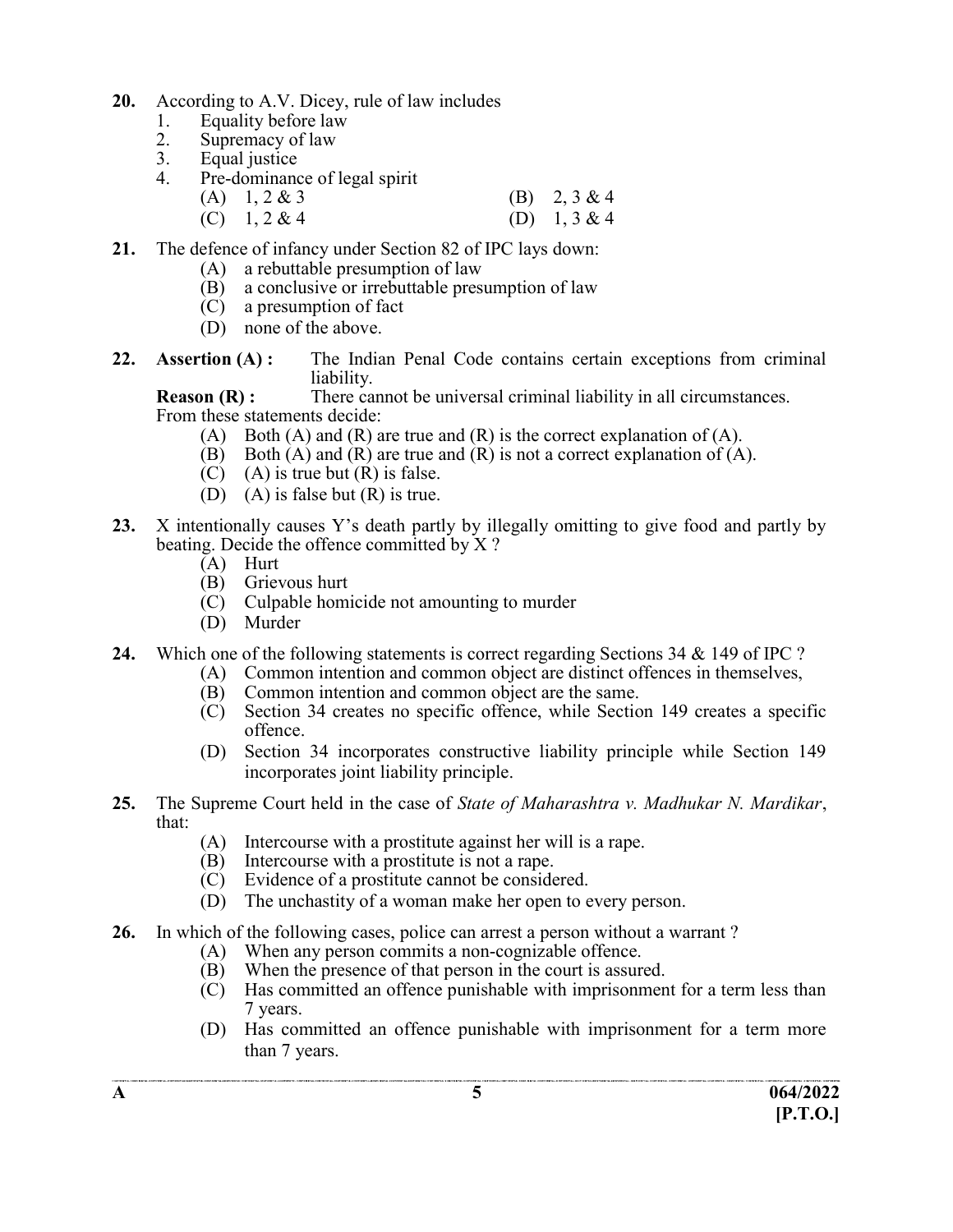- 27. "An Assistant Sessions Judge may pass any sentence authorised by Law except a sentence of death or of imprisonment for life or of imprisonment for a term exceeding 10 years". This statement is
	- (A) Absolutely correct (B) Partially correct
		-
	- (C) Incorrect (D) Not defined
- 
- 28. Which among the following instances, the offence cannot be tried summarily;
	- (A) Offences punishable with imprisonment exceeding 3 months.
	- (B) Offences punishable with imprisonment exceeding 6 months.
	- (C) Offences punishable with imprisonment exceeding 2 years.
	- (D) Offences punishable with imprisonment exceeding 3 years.
- 29. The statement of the accused under Section 313 of Criminal Procedure Code :
	- (A) Has to be recorded on oath.
	- (B) Has to be recorded without oath.
	- (C) Either on oath or without oath depending on whether the case is a summons trial or a warrant trial.
	- (D) Either on oath or without oath as per the discretion of the Court.
- 30. A preliminary inquiry into the commission of offence under Section 159 of Criminal Procedure Code, can be conducted :
	- (A) By the police.
	- (B) By the Magistrate having jurisdiction to take cognizance.
	- (C) By any Magistrate subordinate to the Magistrate having jurisdiction, under the orders of such Magistrate.
	- (D) (B) and (C) only
- 31. A sues B for possession of property contending that he is tenant of C and C is joined as pro-forma defendant. The suit is dismissed as the Court finds B to be the owner. Thereafter, C files a fresh suit against B for possession on the basis of title. Is the suit filed by C maintainable ?
	- (A) Findings of the earlier suit would operate as *Res Judicata* in a subsequent suit and the suit is not maintainable.
	- (B) Findings of the earlier suit would not operate as *Res Judicata* in a subsequent suit as C was only a pro-forma defendant and suit is maintainable since no relief was claimed against him.
	- (C) B's contention that the issue regarding ownership of property is already decided in the former suit would operate as *Res Judicata* and the subsequent suit must fail is valid.
	- (D) None of the above
- 32. Which of the following statements are true as to Set-off and Counter-claim:
	- (A) If the plaintiff suit is dismissed for default, or withdrawn or he fails to substantiate his claim at the trial and his suit is dismissed, it affects the claim for a set-off by the defendant.
	- (B) Court fee is not payable for both set-off and Counter-claim.
	- (C) Counter-claim has the effect of a cross-suit and the court can pronounce a final judgment both on the original claim and the Counter-claim.
	- (D) Set-off is not a reciprocal acquittal of debts between two persons.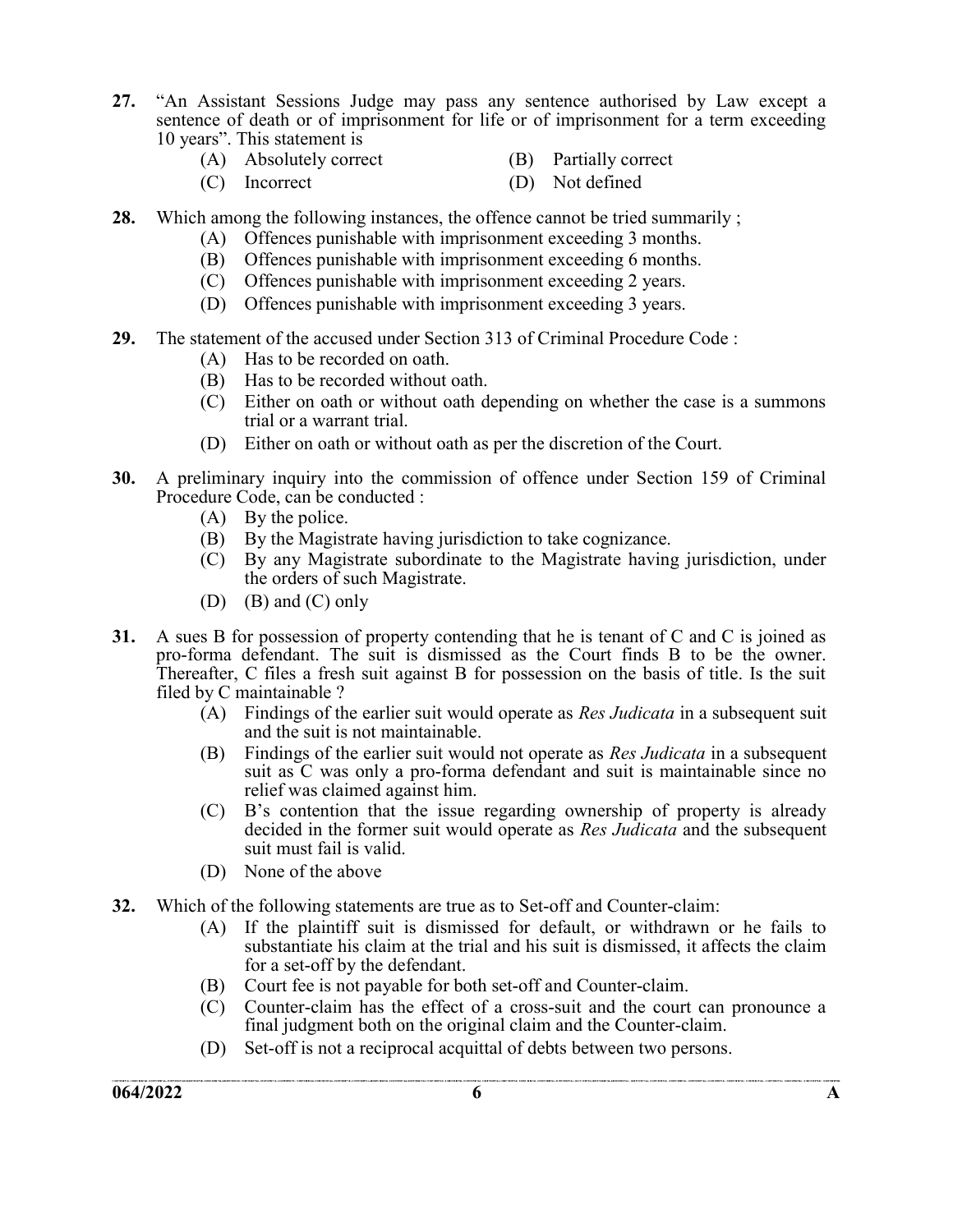- 33. A deposits a box of jewels with B as his agent. He then writes to C for the purpose of making the jewels a security for a debt due from himself to C. A afterwards alleges that C's debt is satisfied, and C alleges the contrary. Both claim the jewels from B. Advise B ?
	- (A) B may institute an interpleader suit against A and C since C claims through A.
	- (B) B cannot institute an interpleader suit against principal A even though C claims through A.
	- (C) B cannot institute an interpleader suit against A and C.
	- (D) Both (B) & (C).
- 34. Assertion : Judgment on admissions cannot be claimed by parties as a matter of right. **Reason :** Power to give judgment under Order XII Rule 6 of CPC is discretionary.
	- (A) Both assertion and reason are false. (B) Assertion is true but reason is false.
	- (C) Both assertion and reason are true but reason is not the correct explanation of assertion.
	- (D) Both assertion and reason are true and the reason is the correct explanation of assertion.
- 35. The Scienter Rule is related to which of the following tortious liability ?
	- (A) Liability for Dangerous Premises (B) Liability for Dangerous Chattels
	- (C) Liability for Animals (D) Liability for Misstatements
- 36. A proposes, by a letter sent by post, to sell his house to B. B accepts the proposal by a letter sent by post. A and B may revoke his proposal and acceptance respectively at
	- (i) Any time before or at the moment when B posts his letter of acceptance but not afterwards.
	- (ii) Any time after or the moment when B posts his letter of acceptance.
	- (iii) Any time before or at the moment when the letter communicating it reaches A, but not afterwards.
	- (iv) Any time after or at the moment when the letter communicating reaches A.
		- (A) Both (i)  $\&$  (iii) (B) Both (iii)  $\&$  (iv)
		- (C) Both (ii)  $\&$  (i) (D) Both (i)  $\&$  (iv)
- 37. Assertion : Surety's liability comes to an end if the principal debtor is discharged by the creditors.

**Reason :** Surety's liability is co-extensive with that of principal debtor.

- (A) Both assertion and reason are true.
- (B) Assertion is true but reason is false.
- (C) Both assertion and reason are true but reason is not the correct explanation of assertion.
- (D) Both assertion and reason are true and the reason is the correct explanation of assertion.
- 38. Which of the following statements are true ?
	- (A) Goods remain at the seller's risk until the property therein is transferred to the buyer.
	- (B) Goods are at the buyer's risk when the property therein is transferred to the buyer whether delivery has been made or not.
	- $(C)$  Both  $(A) \& (B)$
	- (D) The goods are not at the risk of either buyer or seller when delivery is delayed.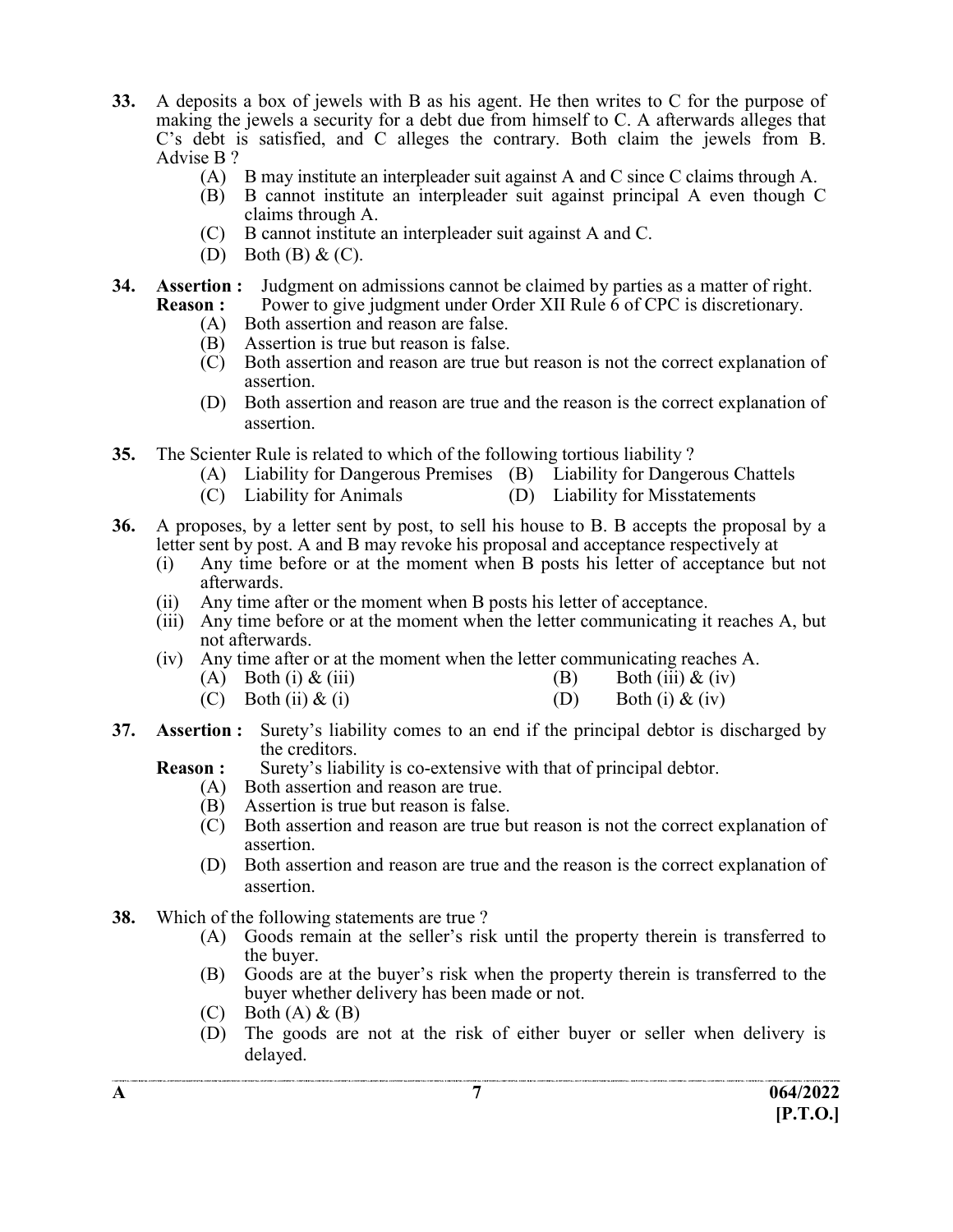- 39. A and B were partners in a firm  $X \&$  Co. A retired but no public notice of the retirement was given. C joined as a new partner. The partnership of  $\overline{B}$  and  $C$  continued as  $X \& Co$ . A creditor of this partnership bought a suit against A, B and C. Decide
	- (A) The creditor can sue all the three partners.
	- (B) The creditor cannot sue all the three since he should elect between the partnership by estoppel between A and B and the existing partnership between B and C.
	- (C) The creditor cannot make A liable since he is a partner by holding out.
	- (D) The creditor can make both A  $&$  C liable.
- 40. A owes B, under a contract, a sum of money, the amount of which has not been ascertained. A, without ascertaining the amount gives to B, and B, in satisfaction thereof, accepts, the sum of  $\bar{\tau}$  2000/-, then
	- (A) A is discharged of the whole debt under Section 63 of Indian Contract Act.
	- $\overrightarrow{B}$  A is not discharged of the whole debt and B can claim balance amount if any.
	- (C) A is partially discharged from the performance of contract.
	- (D) None of the above
- 41. Which among the following statement is true?
	- (A) A dying declaration stands on the same footing as any other piece of evidence.
	- (B) A dying declaration recorded by the Magistrate in question answer form stands on a much higher footing.
	- (C) A dying declaration is admissible in evidence even though it has not been made on oath.
	- (D) All of the above.
- 42. A gun, suspected to be used in a murder 5 years ago, was found from the possession of Venu. He claims that the gun is not his and that his friend Aravind owns the gun. Who has the burden to prove that Venu is not the owner of that gun ?
	- (A) Venu (B) Aravind
	- (C) Police (D) Prosecution
- 43. Which of the following fall under the category of privileged communications under the Evidence Act, 1872 ?
	- i. Communications during marriage.
	- ii. Professional communications between lawyer and client.
	- iii. Professional communications between a doctor and patient.
		- (A) Only i & ii  $(B)$  Only i & iii
			- (C) Only ii  $\&$  iii (D) All of the above (i, ii  $\&$  iii)
- 44. Which of these questions are lawful in cross -examination of witness under the Evidence Act, 1872 ?
	- i. Leading questions
	- ii. Questions to test veracity of the witness
	- iii. Questions to injure the character of the witness
		- (A) Only i & ii (B) Only i & iii
		- (C) Only ii  $\&$  iii (D) All of the above  $(i, ii \& iii)$
- 45. Which of the following fall under the category of 'document' under the Evidence Act, 1872 ?
	- (A) Printouts (B) CDs
	- (C) Data on Hard disk (D) All of the above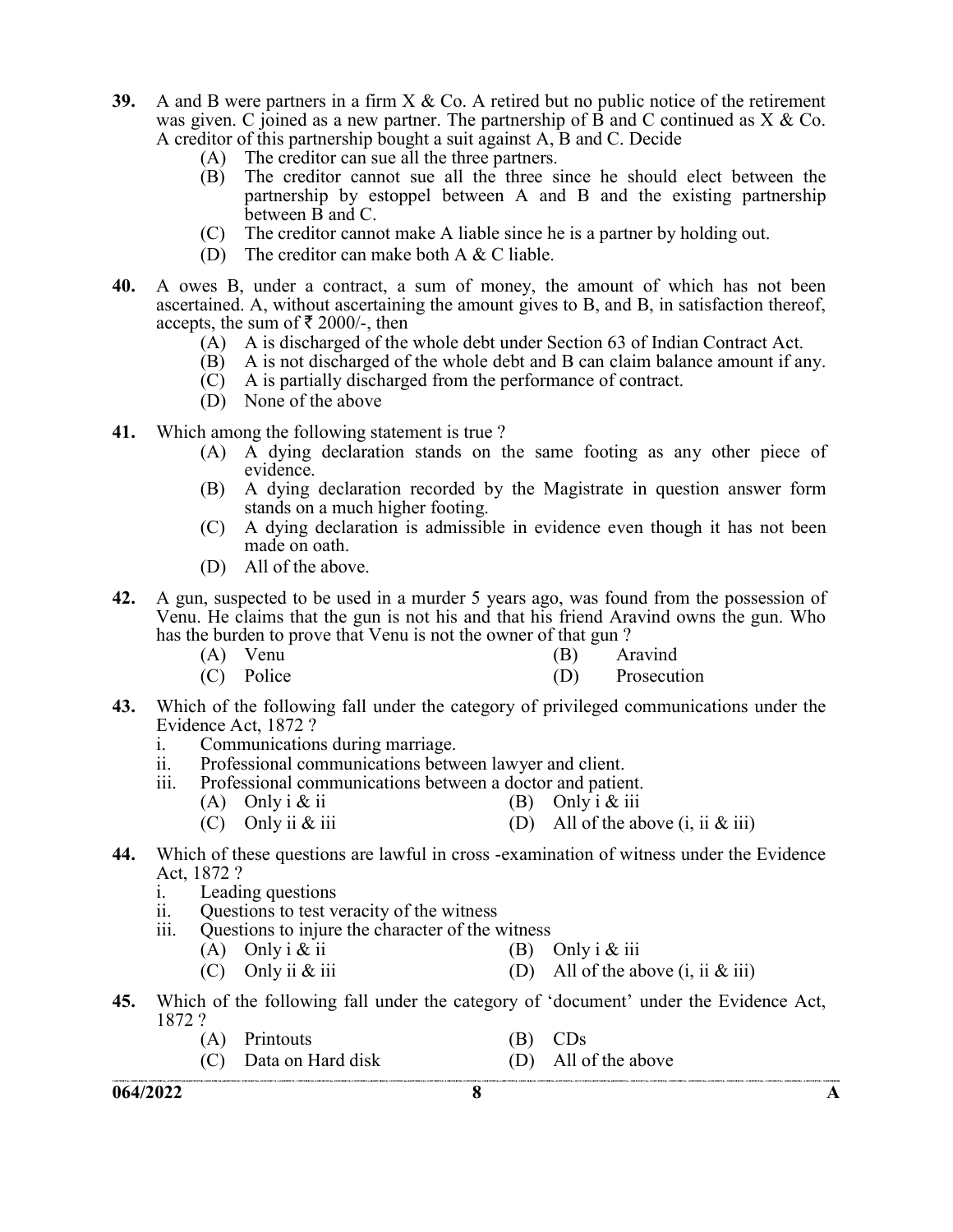- 46. Which of the following are permissible deductions that can be made from wages ? i. Fines imposed.
	- ii. Withholding of increment in conformity with procedure.
	- iii. Deduction for house / accommodation provided by employer.
		- (A) Only i & ii (B) Only ii & iii
		- (C) Only i & iii  $(D)$  All of the above (i, ii & iii)
- 47. Who among these can be an aggrieved person under the Sexual Harassment of Women at Workplace Act, 2013 ?
	- i. A woman working in an establishment.
	- ii. A woman visiting a workplace.
	- iii. A student in an educational institution.<br>(A) Only i & ii
		- (B) Only ii  $&$  iii
		- (C) Only i & iii (D) All of the above  $(i, ii \& iii)$
- 48. Mr. P started a factory for manufacture of shoes on  $1<sup>st</sup>$  January 2018 which is still in operation. He made a very huge profit in the accounting year 2020-2021 and the allocable surplus exceeded the minimum bonus amount for all employees. Which of the following statement is true ?
	- $(A)$  Mr. P has to pay minimum bonus to all employees for all accounting years starting from 2018.
	- (B) Mr. P has to pay minimum bonus to all employees only for the accounting year he made profit.
	- (C) Mr. P has to pay bonus proportionate to the salary of the employees for all accounting years starting from 2018.
	- (D) Mr. P has to pay bonus proportionate to the salary of the employees only for the accounting year he made profit.
- 49. Due to the rise in COVID cases, the Government is declaring a lock down. An employer wants to reduce the number of employees in his factory during this period of lockdown due to non-availability of raw material. Which among the following measure should he opt ?

| $(A)$ Lock-Out | $(B)$ Lay-Off |
|----------------|---------------|
|                |               |

- (C) Retrenchment (D) Closure of the factory
- 50. The general fund of a registered trade union cannot be used for which of the following purpose ?
	- (A) Prosecution or defence of any legal proceeding to which the trade union is a party.
	- (B) For educational, social or religious benefits of any members.
	- (C) For holding of any meeting in support of any candidate for election as member of legislative body.
	- (D) Allowances to members or dependents in case of death, old age, sickness, accidents or unemployment.
- 51. Who among the following can claim maintenance under the Maintenance and Welfare of Parents and Senior Citizens Act ?
	- i. Grandparents
	- ii. Adoptive parents
	- iii. Step-parents
		- (A) Only i  $\&$  ii (B) Only i  $\&$  iii
		- (C) Only ii & iii  $(D)$  All of the above  $(i, ii \& iii)$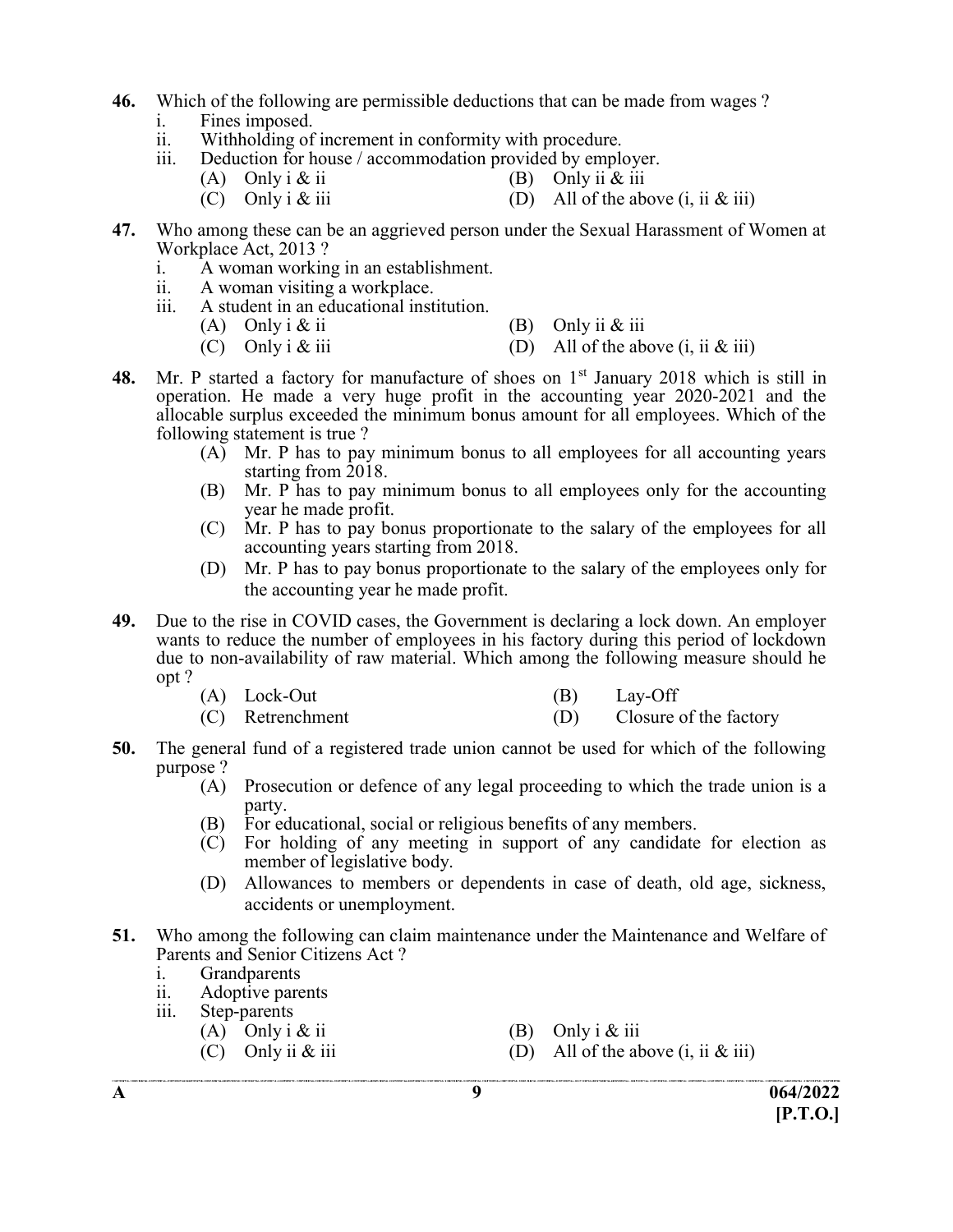- 52. In which of the following case was it held by the Supreme Court that "the discrimination on the ground of 'sex' under Articles 15 and 16 includes discrimination on the ground of gender identity" ?
	- (A) People's Union of Civil Liberties v. Union of India
	- (B) National Legal Service Authority v. Union of India
	- (C) Navtej Singh Johar v. Union of India
	- (D) Justice K. S. Puttaswamy (Retd.) v. Union of India
- 53. Which of the following are obligations of the governments in relation to persons with disabilities ?
	- i. Ensure enjoyment of right to equality and life with dignity.
	- ii. Ensure the right to live in a community.
	- iii. Ensure access to information regarding reproduction.
		- (A) Only i & ii  $\overline{B}$  Only ii & iii
		- (C) Only  $i \& \text{iii}$  (D) All of the above  $(i, ii \& iii)$
- 54. A woman complaint that her husband and mother-in-law repeatedly says that her husband does not love her and does not give any money to maintain her. They also threaten to throw her out of her house. Which of the acts can be done under the Protection of Women from Domestic Violence Act, 2005 ?
	- i. Raise complaint against her husband.
	- ii. Raise complaint against her mother-in-law.
	- iii. Apply for monthly maintenance.
		-
		- (A) Only i & ii  $(B)$  Only ii & iii
		- (C) Only  $i \& \text{iii}$  (D) All of the above  $(i, ii \& iii)$
- 55. Which of the following is covered under the Protection of Children from Sexual Offences Act, 2012 ?
	- (A) Aggravated sexual assault
	- (B) Sexual harassment
	- $\tilde{C}$  Using child for pornographic purpose
	- (D) All of the above
- 56. The Perpetuity period under the Transfer of Property Act, 1882 is
	- $(A)$  80 years from the date of transfer.
	- (B) One or more lives in being and 21 years thereafter.
	- (C) One or more lives in being and the minority of some person who shall be in existence at the termination of the prior interest.
	- (D) One or more lives in being and thirty years thereafter.
- 57. Negative covenants are those where
	- (A) The transferee incurs a financial burden.
	- (B) The covenants run with the land.
	- (C) The covenantor is required to do certain acts for the benefit of the transferor.
	- (D) It cannot be enforced against the subsequent purchaser.
- 58. Which of the following is/are true in the case of a simple mortgage
	- (i) There is delivery of possession of the mortgaged property.<br>(ii) There is personal liability of the mortgagor.
	- There is personal liability of the mortgagor.
	- (iii) Mortgaged property can be sold without the intervention of the court.
	- (iv) The mortgagee can enjoy the usufructs of the mortgaged property.
		- (A) Only (i) & (iii) (B) Only (ii) & (iv)
		- (C) Only (ii) (D) All the above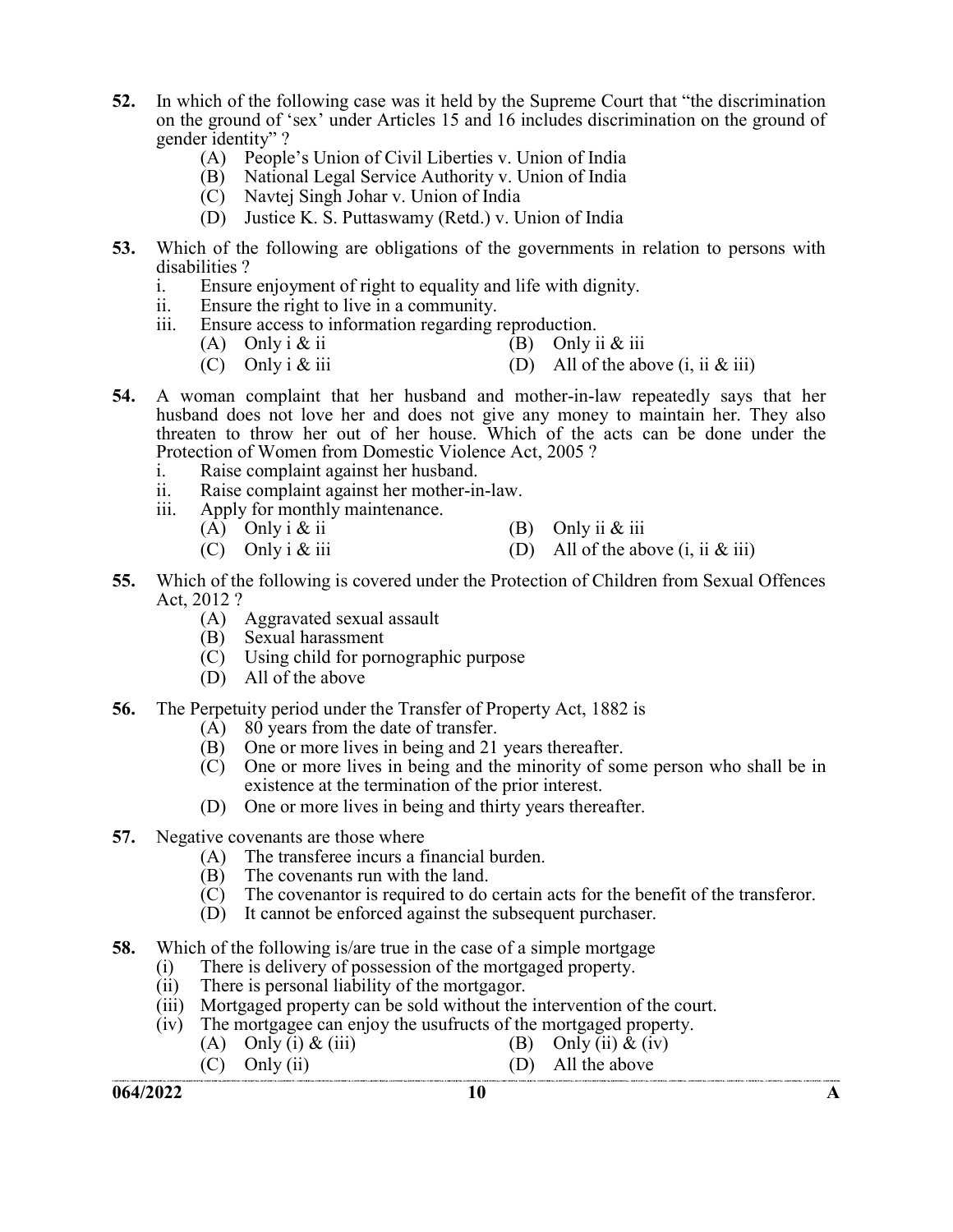- 59. A gift by a single transfer to the same person of several things one of which is and the others are not burdened by an obligation is called
	- (A) Revocable gifts (B) Onerous gifts
		-
	- (C) Absolute gifts (D) Donation mortis causa
- 60. Which of the following principles under the Transfer of Property Act, 1882 cannot be said to be an exception to the maxim nemo dat quod non habet ?
	- (A) Doctrine of Election (B) Part Performance
- - (C) Transfer by Ostensible owner (D) Transfer by unauthorized person
- 
- 61. Joint Forest Management was started in the year
	- (A) 1980 (B) 1985
	- (C) 1990 (D) 1999
- 62. The Scheduled Tribes and Other Traditional Forest Dwellers (Recognition of Forest Rights) Act, 2006 identifies which of the following types of rights to Forest Dwelling Scheduled Tribes and Other Traditional Forest Dwellers ?
	-
	- (A) Title rights (B) Community rights
	- (C) Right to in situ rehabilitation (D) All of the above
- 
- 63. The National Green Tribunal while passing any order or decision or award shall apply the following principle
	- (A) Sustainable development (B) Precautionary principle
		-
	- (C) Polluter pays principle (D) All of the above
- 64. When the Government intends to acquire land for a public purpose, it shall carry out Social Impact Assessment study. However, the appropriate Government may exempt the undertaking of Social Impact Assessment study where land is proposed to be acquired invoking the urgency provisions laid down under
	- (A) Section 38 (B) Section 40
	- (C) Section 41 (D) Section 42
- 65. The Kigali amendment was an amendment to which of the following international conventions aimed at conserving the environment ?
	- (A) Kyoto Protocol (B) Ramsar Convention
		-
	- (C) Montreal Protocol (D) Basel Convention
- -
- 66. Arrange the following treaties in chronological order. Use the code given below
	- (1) Convention on the law of sea
	- (2) Chicago Civil Aviation Convention
	- (3) The Moon Treaty
	- (4) Montevideo Convention on the Rights and Duties of the States
		- $(A)$   $(4)$   $(2)$   $(3)$   $(1)$
- (B) (1) (4) (2) (3)
	- $(C)$  (4) (3) (2) (1)
	- (D)  $(1)$   $(2)$   $(3)$   $(4)$
- 67. Which of the following international legal maxim means, "Norms which are nonderogable and peremptory, enjoy the highest status within customary international law, are binding on all nations, and cannot be preempted by treaty" ?
	-
	- (A) Opinio juris (B) Terrae nullius
	- (C) Jus cogens (D) Pacta sunt servanda
		-
-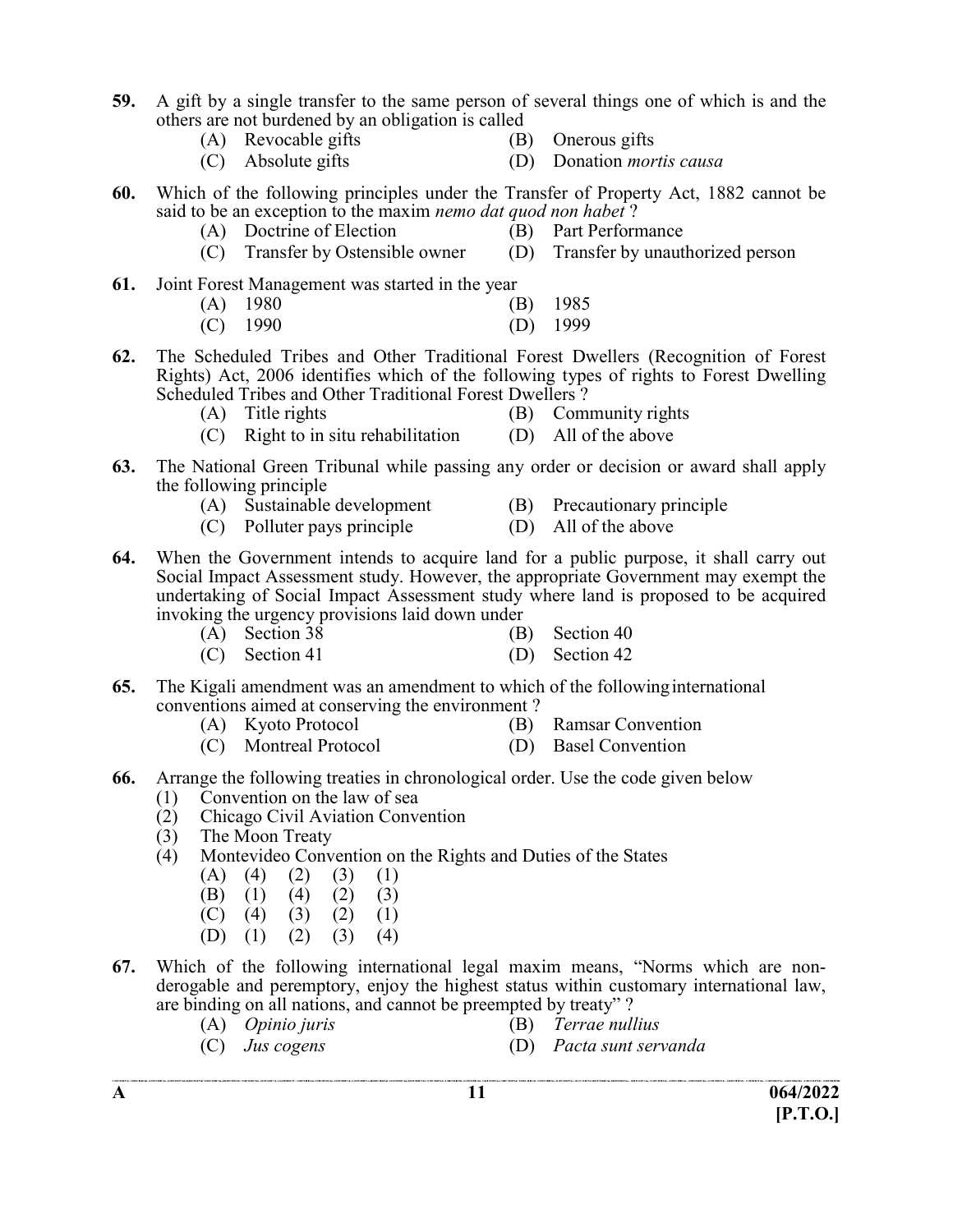68. Read the following statements carefully and select the correct answer relating to the refugee states in international law.

#### Statement - 1

 The 1967 Convention relating to the Status of Refugees and its Protocol recognizes certain rights and privileges to the refugee persons.

#### Statement - 2

 A refugee is a person who is "owing to well-founded fear of being persecuted for reasons of race, religion, nationality, membership of a particular social group or political opinion, is outside the country of his nationality and is unable or, owing to such fear, is unwilling to avail himself of the protection of that country".

- (A) Statement 1 is true
- (B) Statement 1 is false and Statement 2 is true
- (C) Statement 2 is true
- (D) Statement 1 is true and Statement 2 is false
- 69. Using the codes, choose the essential qualifications a state should posses as an International person under Article 1 of Montevideo Convention on the Rights and Duties of the State, 1933
	- (1) A Permanent population
	- (2) A defined territory<br>(3) Government
	- **Government**
	- (4) Willingness to obey international norms

|  | $(A)$ $(1)$ and $(2)$ only |  | (B) Only $(1)$ |
|--|----------------------------|--|----------------|
|--|----------------------------|--|----------------|

- (C) (1), (2), (3) and (4) (D) (1), (2) and (3)
- 70. Which of the following article in Protocol Additional to the Geneva Conventions of 12 August 1949, and relating to the Protection of Victims of International Armed Conflicts (Protocol I), 8 June 1977 states that "Journalists engaged in dangerous professional missions in conflict areas are to be protected as having civilian status, and may obtain a special identity card ?

| (A) Article 79      | (B) Article 86 |
|---------------------|----------------|
| $(C)$ Article 78(1) | (D) Article 25 |

- 71. Find out the correctly spelt word from the following.
	- (A) Beaurocracy (B) Bureaucracy
	- (C) Burocracy (D) Beaurocrasy
- 72. Choose the correct sentence from the following.
	- (A) The parents as well as the kid were responsible for the poor performance.
	- (B) The parents as well as the kid was responsible for the poor performance.
	- (C) The kid as well as the parents were responsible for the poor performance.
	- (D) The kid, as well as the parents also responsible for the poor performance.

## 73. Change the voice

Who makes the disturbance ?

- (A) By whom the disturbance is made ?
- (B) The disturbance is made by whom ?
- $\overrightarrow{C}$  By whom is the disturbance made?
- (D) Whom is the disturbance made ?

|  | <b>74.</b> If you |  |  | the patient in time, we could have saved his life. |
|--|-------------------|--|--|----------------------------------------------------|
|--|-------------------|--|--|----------------------------------------------------|

| $(A)$ brought                        | (B) had brought        |
|--------------------------------------|------------------------|
| $(\bigcap_{i=1}^n$ $\bigcap_{i=1}^n$ | $(D)$ leave leaves and |

(C) were bring (D) have brought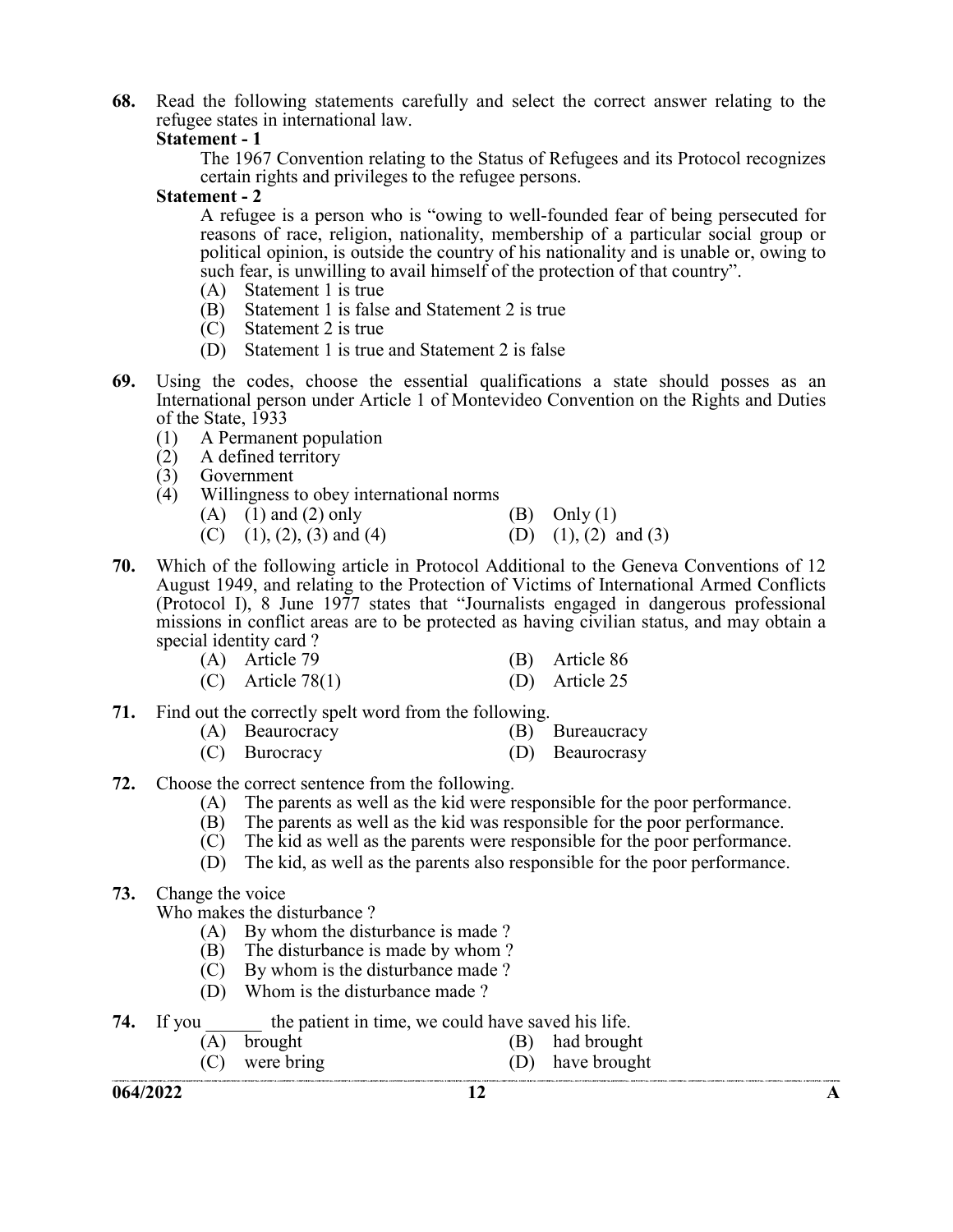75. Use the correct one word for the underlined phrase The hare ran away with short and quick jumps

|             | THE HALE TAIL AN AVAILING SHOTE AND MATCH TAILIDD |  |                   |
|-------------|---------------------------------------------------|--|-------------------|
| (A) trotted |                                                   |  | (B) leaped        |
|             | (C) scampered                                     |  | (D) shuffled away |

76. Choose the correct form of reported speech.

Sheela said to me, "I have been living here since my childhood."

- (A) Sheela told me that she was living there since her childhood.
	- $(B)$  Sheela told me that she has been living there since her childhood.
	- $\tilde{C}$  Sheela told me that she had been living there since her childhood.
	- (D) Sheela told me that she had been living here since her childhood.

| 77. | Choose the correct meaning the underlined idiom.<br>Sheela cut a dash at the party the other day that everyone praised her.<br>(A) was stylish and impressive<br>(C) delivered a speech | (B)<br>sang beautifully<br>(D) was eloquent                               |  |
|-----|-----------------------------------------------------------------------------------------------------------------------------------------------------------------------------------------|---------------------------------------------------------------------------|--|
| 78. | No sooner ________ the bus than the driver<br>(A) had he entered—started<br>entered-started<br>(C)                                                                                      | the bus.<br>(B) he had entered— did start<br>(D) would enter —would start |  |
| 79. | Everybody is interested,<br>$(A)$ aren't they?<br>isn't he?<br>(C)                                                                                                                      | $isn't$ it ?<br>(B)<br>isn't everybody?<br>(D)                            |  |
| 80. | The meaning of the idiom, 'break a leg' is<br>$(A)$ to insult<br>(C)<br>to oppose                                                                                                       | (B)<br>to cause injury<br>to wish good luck<br>(D)                        |  |
| 81. | He died<br>cancer.<br>of<br>(A)<br>by<br>(C)                                                                                                                                            | from<br>(B)<br>with<br>(D)                                                |  |
| 82. | I saw Mr. John year ago.<br>(A)<br>${\rm an}$<br>(C)<br>the                                                                                                                             | (B)<br>a<br>no article<br>(D)                                             |  |
| 83. | A deipnosophist is a person skilled in<br>$(A)$ table talk<br>recitation<br>(C)                                                                                                         | (B)<br>dramatics<br>(D)<br>telling lies                                   |  |
| 84. | Opposite of the word 'Invincible' is<br>(A) unconquerable<br>unimaginable<br>(C)                                                                                                        | (B)<br>vulnerable<br>superficial<br>(D)                                   |  |
| 85. | Sheela to the market when the accident<br>was going, occurred<br>(A)<br>had been going, occurred<br>(C)                                                                                 | has gone, occurred<br>(B)<br>(D)<br>went, occurred                        |  |
| 86. | John fell<br>with his father and refused to talk to him.<br>(A)<br>1n<br>(C)<br>over                                                                                                    | off<br>(B)<br>(D)<br>out                                                  |  |
| 87. | Had I not helped him, he escaped.<br>might not<br>(A)                                                                                                                                   | (B)<br>could not                                                          |  |

(C) would not have (D) would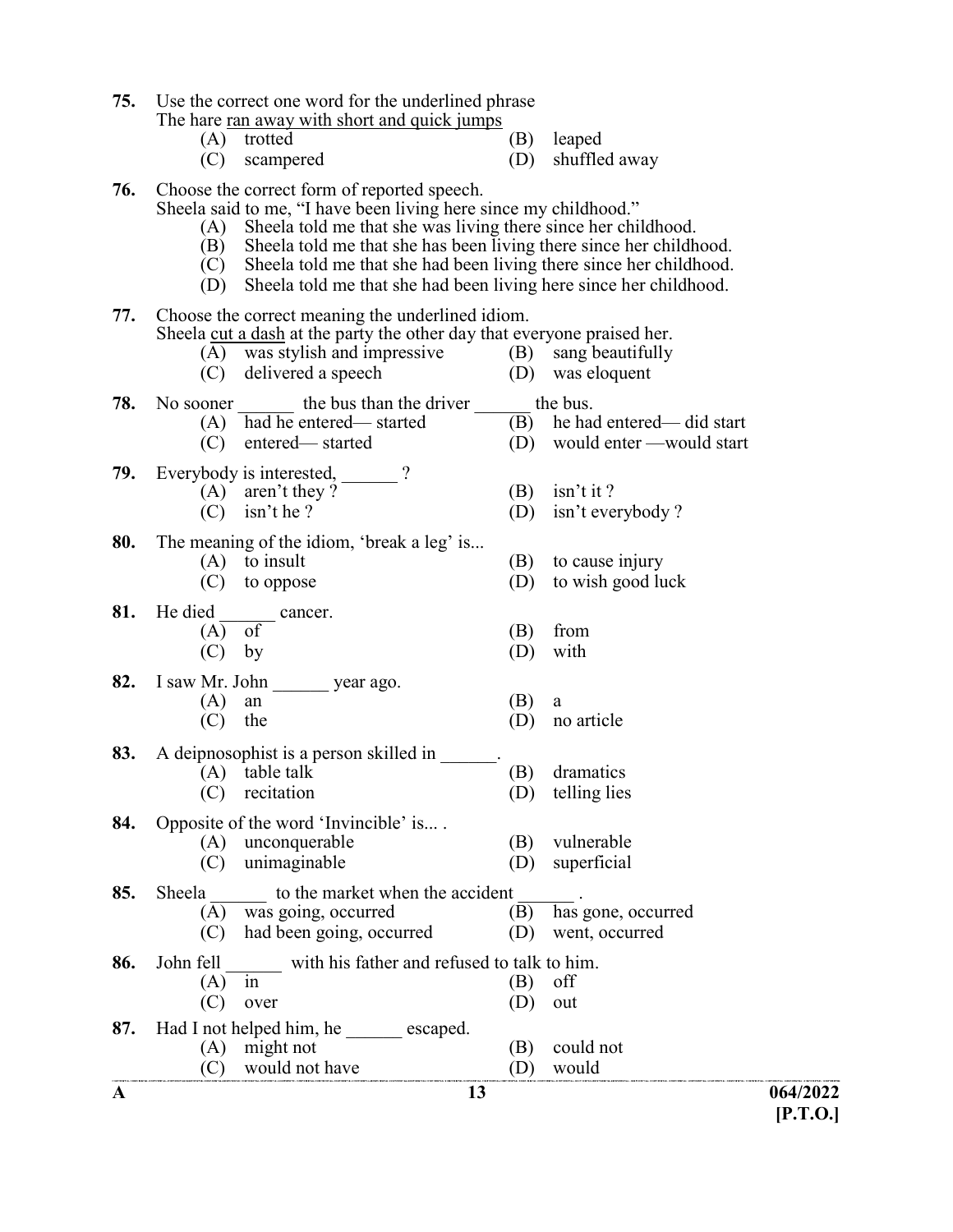| 88. | (A)<br>(C)               | Every member of that crowd of 500 people<br>were<br>have                                                                                                                                                                                                                                                    | (B)<br>(D) | not interested to move forward.<br>was<br>do have                                                                               |
|-----|--------------------------|-------------------------------------------------------------------------------------------------------------------------------------------------------------------------------------------------------------------------------------------------------------------------------------------------------------|------------|---------------------------------------------------------------------------------------------------------------------------------|
| 89. | Nobody called,<br>(C)    | (A) do they?<br>didn't they?                                                                                                                                                                                                                                                                                | (B)<br>(D) | did they?<br>didn't anybody?                                                                                                    |
| 90. | (A)<br>(C)               | Find out the wrongly spelt word from the following.<br>Vacuum<br>Secretary                                                                                                                                                                                                                                  | (B)<br>(D) | Superintendent<br>Accomodation                                                                                                  |
| 91. | (C)                      | presided by Mahatma Gandhi?<br>(A) Nagpur<br>Karachi                                                                                                                                                                                                                                                        | (B)<br>(D) | Which among the following was the only session of Indian National Congress that was<br>Amaravati<br>Belgaum                     |
| 92. | (A)<br>(C)               | Who has the power to promulgate ordinances during the recess of Parliament?<br>Speaker<br>Prime Minister                                                                                                                                                                                                    | (B)<br>(D) | President<br><b>Union Law Minister</b>                                                                                          |
| 93. | (A)<br>(B)<br>(C)<br>(D) | Which is not related to Silent Valley National Park?<br>Silent Valley National Park is the second National Park in Kerala.<br>Silent Valley declared as the National Park in 1984.<br>Silent Valley National Park was inaugurated by Indira Gandhi.<br>Silent Valley National Park is an ever green forest. |            |                                                                                                                                 |
| 94. | (C)                      | Which one of the following bodies finalizes the five year plan proposal?<br>(A) National Development Council (B) Planning Commission<br><b>Union Cabinet</b>                                                                                                                                                | (D)        | Ministry of Planning                                                                                                            |
| 95. | (A)<br>(C)               | Indian Council for Cultural Relations was founded by<br>Sayed Ahamed Khan<br>Rajagopalachari                                                                                                                                                                                                                | (B)<br>(D) | Sardar Vallabhbhai Patel<br>Maulana Abul Kalam Azad                                                                             |
| 96. | (C)                      | Which of the following group of rivers originated from Himachal Mountain?<br>(A) Ravi, Chenab and Jhelum<br>Beas, Ravi and Chenab                                                                                                                                                                           | (B)<br>(D) | Satlej, Beas and Chambal<br>Chambal, Jhelum and Satlej                                                                          |
| 97. | (A)<br>(C)               | Which city in China will be the host for 2022 Asian Games?<br>Shenshen<br>Guangzhou                                                                                                                                                                                                                         | (B)<br>(D) | Shanghai<br>Hangzhou                                                                                                            |
| 98. | (C)                      | recommendations for improvement?<br>(A) Grey hat<br>White hat                                                                                                                                                                                                                                               | (B)<br>(D) | Which type of Hackers use their capabilities to uncover security flaws so they can make<br><b>Black</b> hat<br>All of the above |
| 99. | (A)<br>(C)               | The Sanskrit book "Bhakti Manjary" written by<br>Swati Tirunal<br>V.T. Battathiripad                                                                                                                                                                                                                        | (B)<br>(D) | Kalidas<br>Gauri Lakshmi Bai                                                                                                    |
|     | (A)<br>(C)               | 100. The unit of Refractive Index is<br>metre<br>watt                                                                                                                                                                                                                                                       | (B)<br>(D) | cm<br>No unit                                                                                                                   |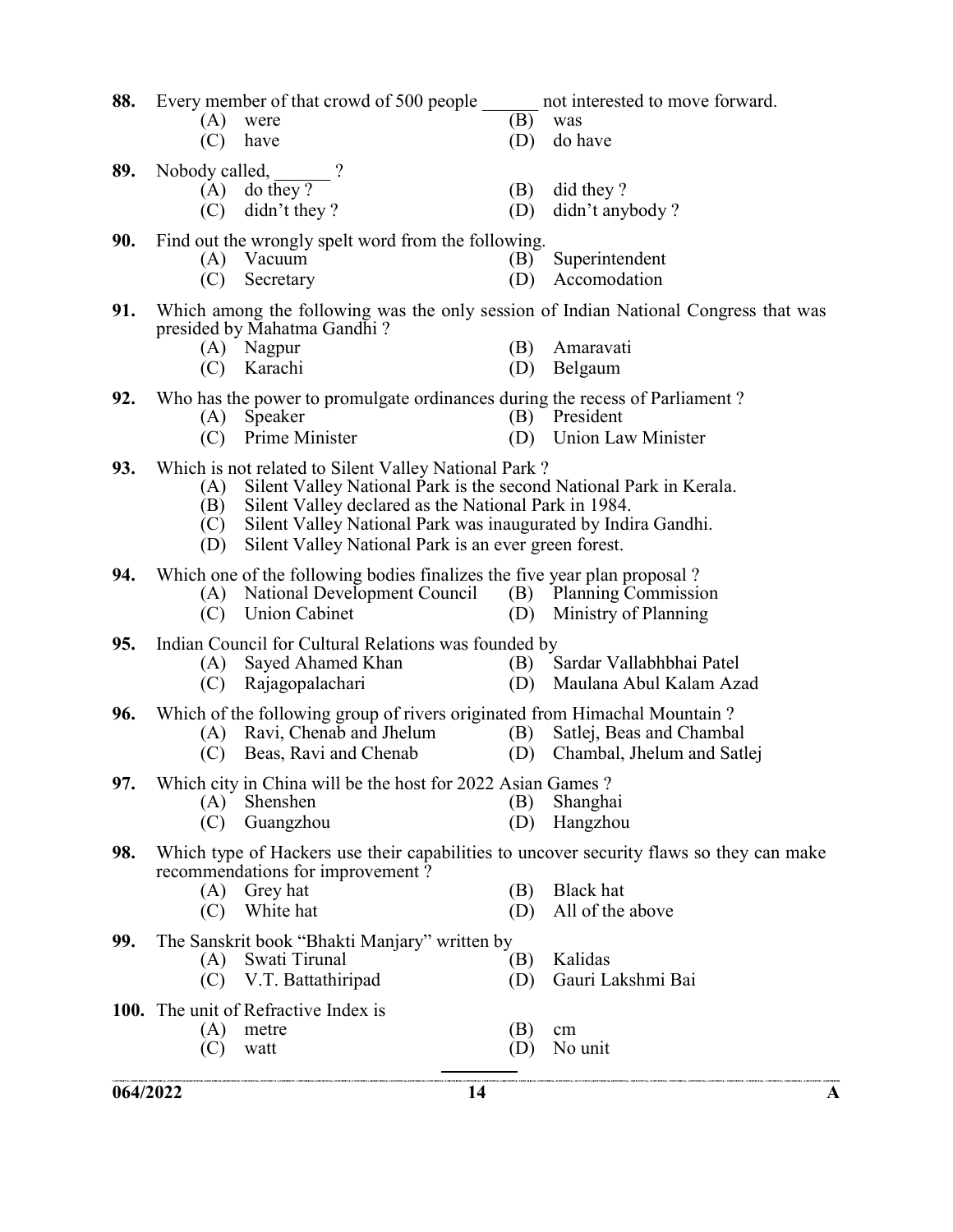# SPACE FOR ROUGH WORK